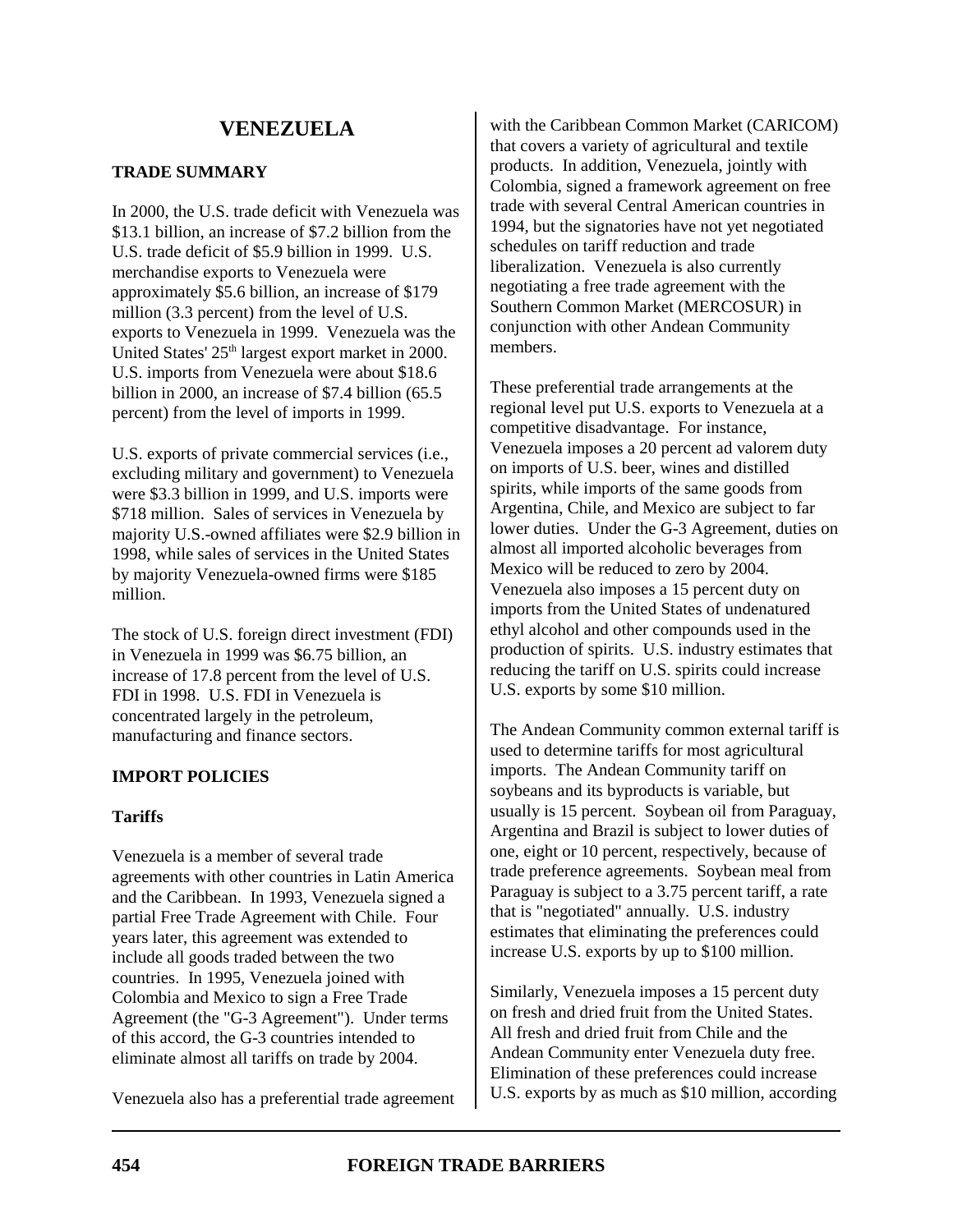to U.S. industry estimates.

#### **Non-tariff Measures**

Venezuela prohibits the importation of used cars, used tires, and used clothing. No other quantitative import restrictions exist for industrial products.

As of January 2001, the Venezuelan Government is considering a procedural change to its customs regime that would have a significant impact on U.S. imports. Under this proposal, the Venezuelan government would require preshipment inspection of all imports. This proposal has the potential to cause delays, and may provide the Venezuelan Government with a means to restrict certain imports. The inspection services will be allowed to charge between 0.5 and 1 percent of the value of the shipment. This fee is to be paid by the importer. The Venezuelan Government claims that the program will comply with WTO requirements. Article VIII of the GATT, however, states that customs charges must be based on the cost of the service, not the value of the import.

#### **Agricultural Import Licenses**

In 1997, the Ministry of Production and Commerce implemented a yellow corn import licensing system, ostensibly to administer its WTO tariff-rate quota for sorghum and yellow corn. However, this measure also had the effect of enforcing "absorption" requirements for domestic sorghum. Under this system, feed manufacturers must purchase a governmentassigned amount of domestic sorghum at the official (i.e., higher than world market) price in order to obtain import licenses for yellow corn. The Venezuelan Government officially denies using/enforcing any absorption requirement. Such "mixing requirements" appear to violate Article III of the GATT, and Venezuela had provided assurances that all such measures were eliminated in the context of its accession to the GATT in 1990.

There have been several instances of the Venezuelan Government using sanitary and phytosanitary barriers to unjustifiably impede imports (e.g., poultry, eggs, fruit and seeds) citing the danger of introducing exotic diseases and pests. For example, the Ministry imposed a ban on the import of onions, potatoes and forage seeds from the U.S. in late 1998.

# **STANDARDS, TESTING, LABELING AND CERTIFICATION**

Some Venezuelan importers of U.S. products have alleged that the Government of Venezuela applies product standards more strictly to imports than to domestic products. The certification process is expensive, increasing the cost of U.S. exports relative to domestic products. Venezuelan Commission for Industrial Standards (COVENIN) requires certification from independent laboratories located in Venezuela.

#### **GOVERNMENT PROCUREMENT**

Venezuela passed a new government procurement law that came into effect on November 1, 1999. The law increases transparency in the competitive bidding process for contracts offered by the central government, national universities, and autonomous state and municipal institutions. The law requires a contracting agency to prepare a budget estimate for a given purchase based on reference prices maintained by the Ministry of Production and Commerce. This estimate is to be used in the bidding process. Technically, the law forbids discrimination against tenders based on whether they are national or international. However, the law also states that the President can mandate temporary changes in the bidding process "under exceptional circumstances" or in accordance with "economic development plans" to promote national development, or to offset adverse conditions for national tenders. These measures can include margins of preference in price; contracts reserved for nationals; other requirements in areas of domestic content, technology transfer and the use of human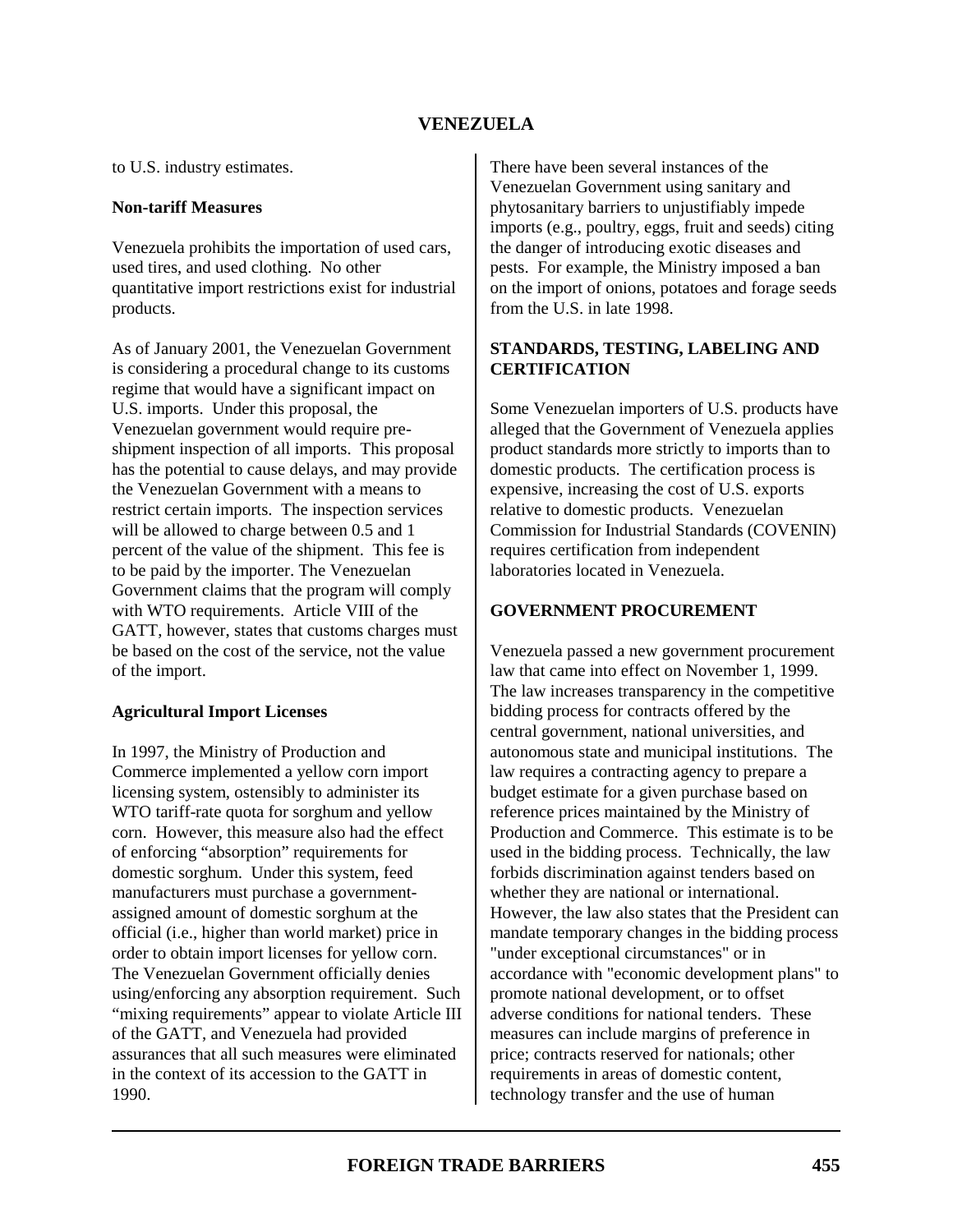resources; and other incentives to purchase from companies domiciled in Venezuela. Venezuela is not a signatory to the WTO Agreement on Government Procurement.

## **EXPORT SUBSIDIES**

Venezuela has reduced the number of export subsidies it provides, but retains a duty drawback system. Exporters can get a rebate of the 15.5 percent wholesale tax paid on imported inputs. Foreign as well as domestic companies are eligible for these drawback privileges. U.S. firms located in Venezuela complain of long delays in receiving rebates, but the problem appears nondiscriminatory since Venezuelan firms also complain of the same problem. Exporters of selected agricultural products - coffee, cocoa, some fruits and certain seafood products - receive a tax credit equal to 10 percent of the export's value.

## **INTELLECTUAL PROPERTY RIGHTS PROTECTION**

Venezuela does not yet provide adequate protection for intellectual property. There is still widespread counterfeiting of products with wellknown trademarks, as well as piracy of videos, satellite signals and other protected works. Moreover, the Venezuelan court system is an unreliable venue for pursuing claims concerning intellectual property infringement. Because of these deficiencies, Venezuela has been on the "Watch List" under the Special 301 provision of the 1974 Trade Act, as amended, since 1989.

The government created a new Intellectual Property Office (SAPI) in March 1997. SAPI became operational in May 1998, and made a promising start in fighting trademark counterfeiting. Under SAPI, the government expanded the mandate of a special anti-piracy police unit (COMANPI) to include the enforcement of patents and trademarks as well as copyrights. SAPI has recently extended patent protection to certain varieties of genetically

engineered crops in accordance with Andean Decision 486. SAPI is currently pursuing an ambitious program to modernize the organization's computer system. Nonetheless, neither SAPI nor COMANPI has been given sufficient resources to combat the full range of piracy activities in Venezuela.

Venezuela is a party to the Paris Convention for the Protection of Industrial Property and the Berne Convention for the Protection of Literary and Artistic Works. The World Trade Organization TRIPS Agreement became applicable for Venezuela on January 1, 2000.

### **Patents and Trademarks**

Andean Community (CAN) Decisions 344 and 345, which took effect in 1994, and CAN Decision 486, which took effect in December 2000, are comprehensive laws that offer a significant improvement over the previous standards of protection for patents and trademarks provided by Venezuela's 1955 Industrial Property Law. Decision 344, for example, improves protection for famous trademarks, prohibits the coexistence of similar marks, and provides for the cancellation of trademark registrations based on "bad faith."

In September 2000, the Andean Community trade ministers approved Decision 486, which entered into force on December 1, 2000, and replaced Decision 344 as the Andean Community's Common Industrial Property Regime. Decision 486 is a notable improvement over Decision 344 in bringing the region's IPR regime closer to conformance with WTO standards. Nonetheless, U.S. companies are concerned that Decision 486 is not sufficiently explicit regarding the confidentiality of data included with marketing approval applications, thereby opening the way to the possible erosion of protections for such information. Also, Decision 486 contains ambiguities regarding the patentability of "second use" innovations. The Decision also remains to be fully implemented in Venezuela.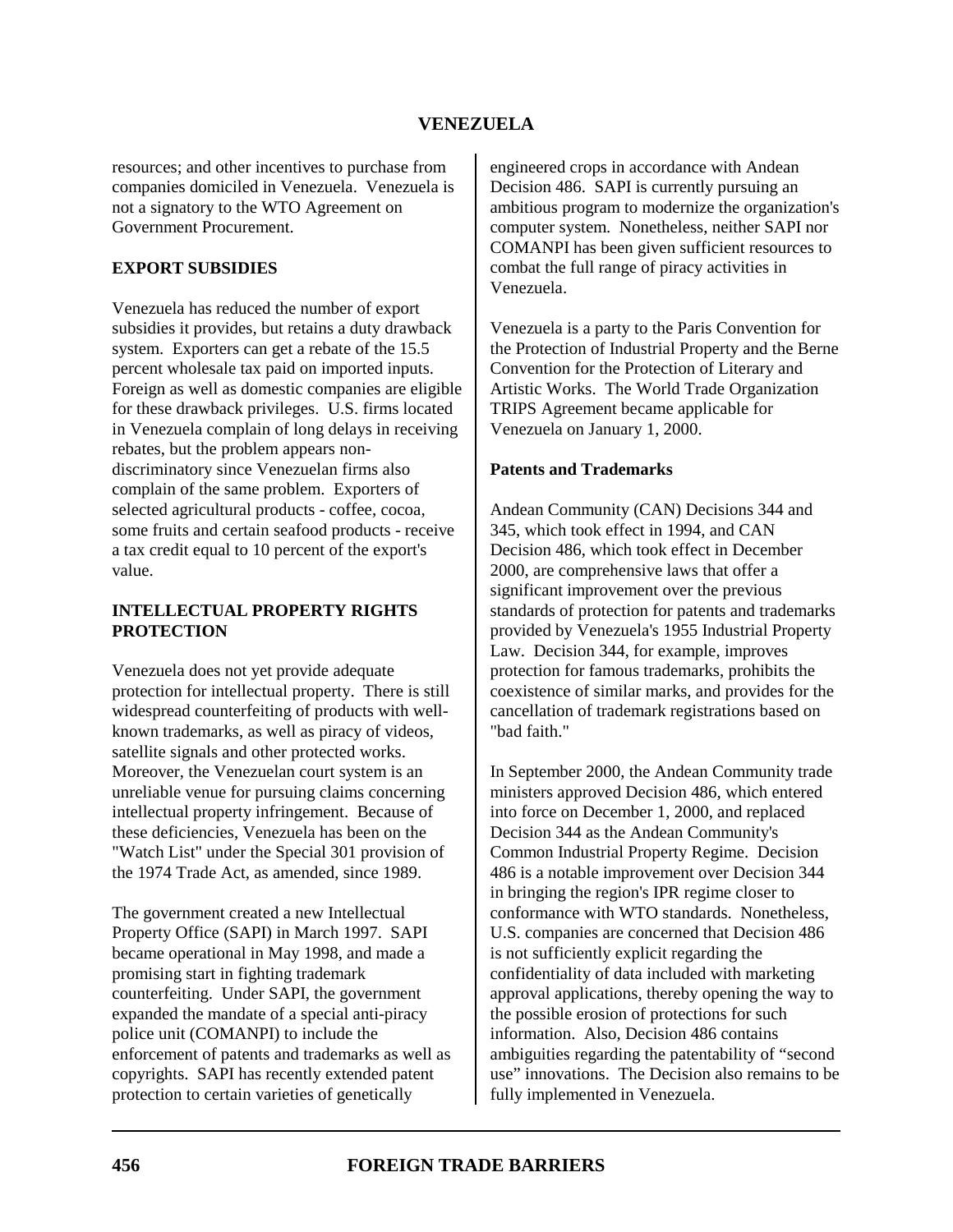Despite the improvements Decision 486 made to the protection of intellectual property, problems remain in Venezuela's trademark regime. Current policy permits local pirates to produce and sell counterfeit products even after the genuine owners of those trademarks have undertaken legal proceedings against them. Court orders to ceaseand-desist pirating activities are not issued until after a decision has been rendered, a process which can take years. Trademark counterfeiting is common in the clothing, toy, and sporting goods sectors. Despite these difficulties, Sysco Corporation and Reebok Shoes are U.S. companies that have successfully pursued litigation to protect the exclusive right to their trademarks in Venezuela.

### **Copyrights**

Andean Community Decision 351 and Venezuela's 1993 Copyright Law are modern and comprehensive and have substantially improved protection for copyrighted works in Venezuela. The Copyright Law extended protection to a wide range of creative works, including computer software, satellite signals, and cable television. However, despite aggressive and consistent enforcement action on the part of COMANPI, piracy of computer software and videos remains commonplace.

#### **SERVICES BARRIERS**

Venezuela maintains restrictions in a number of service sectors. For example, all professions subject to national licensing legislation (e.g., engineers, architects, economists, business consultants, accountants, lawyers, doctors, veterinarians and journalists) are reserved for those who meet Venezuelan certification requirements. In addition, only Venezuelan nationals may be licensed as architects, some (particularly government-related) accounting and auditing functions require citizenship, and only Venezuelan nationals may act as accountants for companies with public stock greater than 25 percent. Also, foreign professionals wishing to

work in Venezuela must revalidate their title at a Venezuelan university on the condition of reciprocity. A foreign lawyer cannot provide legal advice on foreign or international law without being licensed in the practice of Venezuelan law. A foreign firm also cannot use its international firm's name nor hire or form partnerships with Venezuelan lawyers.

Foreigners are required to establish a commercial presence for the provision of engineering services. Foreign consulting engineers must work through local firms if they want a permanent presence or to practice with foreign employees. There is a law of tender which gives preferential treatment to Venezuelan companies if the company has the capabilities or if the project is financed by public funds. Foreign capital is restricted to a maximum of 19.9 percent in professional enterprises (Decree 2095). Eighty percent of a firm's personnel must be nationals.

Venezuela limits foreign equity participation (except from other Andean Community countries) to 20 percent in enterprises engaged in television and radio broadcasting, Spanish language newspapers, and professional services whose practice is regulated by national laws. Finally, in any enterprise with more than 10 workers, foreign employees are restricted to 10 percent of the work force, and Venezuelan law limits foreign employee salaries to 20 percent of the payroll.

The government enforces a "one-for-one" policy that requires foreign musical performers giving concerts in Venezuela to share stage time with national entertainers. There is also an annual quota regarding the distribution and exhibition of Venezuelan films, a requirement that at least half of the television programming must be dedicated to national programs, and a requirement that at least half of the FM radio broadcasting be dedicated to Venezuelan music.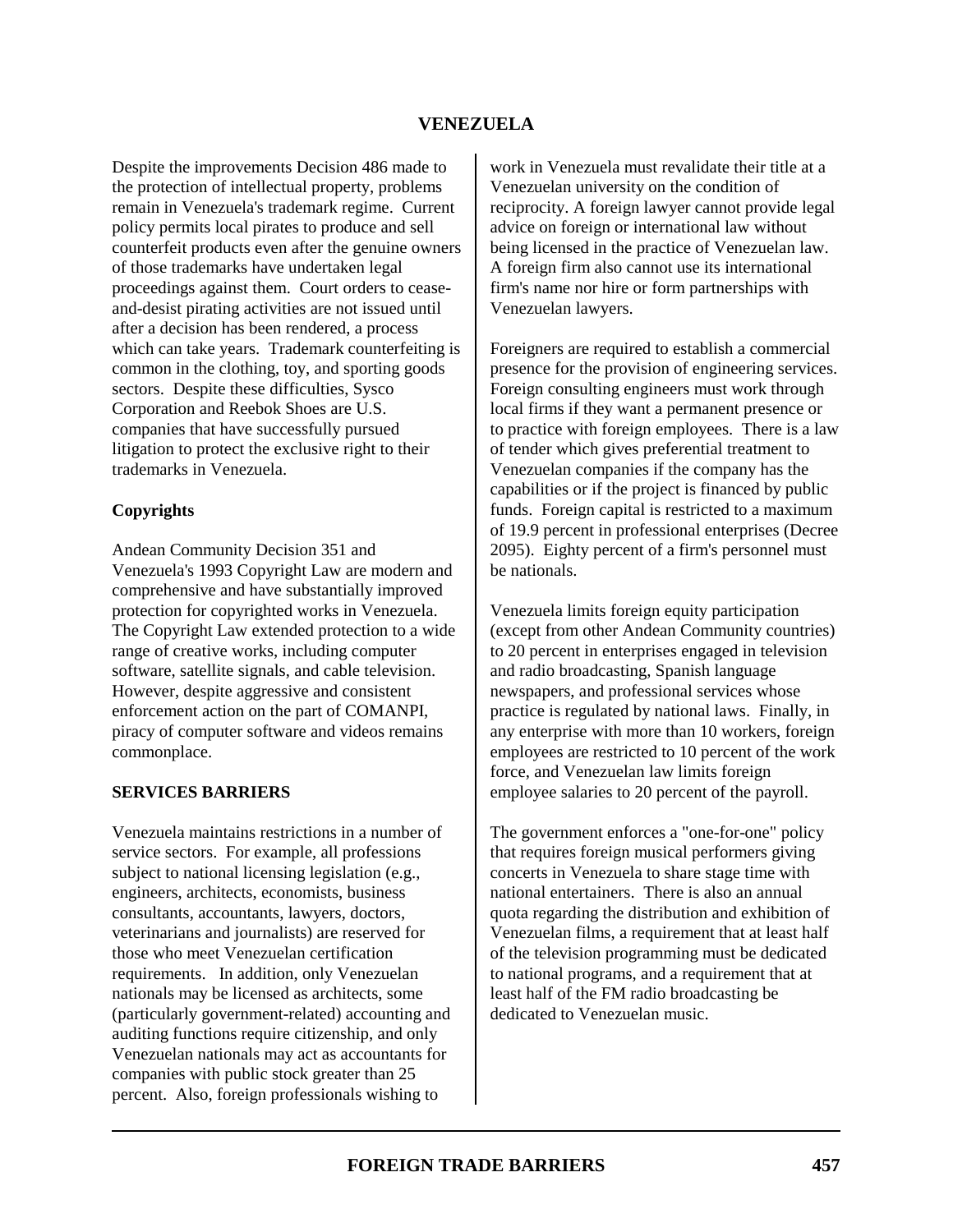#### **Basic Telecommunications Services**

As part of the 1997 WTO Basic Telecommunications Agreement, Venezuela committed itself to offering market access and national treatment to telephony services. Venezuela passed the Telecommunications Act in June 2000, which ended the monopoly previously granted to the privatized national telephone company (CANTV). By the close of 2000, public auctions had been held which allowed foreign companies to provide wireless telephone services throughout the country, and plans were well under way to auction additional portions of the frequency spectrum for Local Multipoint Distribution System (LMDS) and "third generation" telecommunications technology. U.S. telecommunications companies are active participants in these auctions, and have been awarded several significant frequency bands.

#### **Financial Services**

By signing the 1997 WTO Financial Services Agreement, Venezuela made a commitment to liberalize markets in banking, foreign exchange, capital markets, life insurance, reinsurance and brokerage activities. Venezuela did not make a commitment on pensions, or on maritime, aviation and transportation insurance, and it reserved the right to apply an economic needs test as part of the licensing process. Local insurers must insure imports that receive government-approved tariff reductions or government financing.

# **INVESTMENT BARRIERS**

The government continues to control key sectors of the economy, including oil, petrochemicals, and much of the mining and aluminum industries. Venezuela had begun an ambitious program of privatization under the Caldera administration, but over the past two years the pace of privatization has slowed. Despite the slowdown, efforts to attract foreign capital continue in the mining sector and segments of the electrical power generating industry. For example, in early 2000,

the U.S. power generating company, AES Corporation, successfully took control of La Electricidad de Caracas (EDC), the local electrical company that provides power to the Caracas metropolitan area. Also, in August 1998, the U.S. firm, CMS Corporation, bought a controlling interest in Sistema Electrico de Nueva Esparta (SENECA), the principal power provider on Margarita Island.

Foreign investment continues to be restricted in the petroleum sector. The new constitution reserves ownership of the state oil company (PDVSA) to the Venezuelan Government. However, it does allow the sale of subsidiaries and affiliates of PDVSA to foreign investors. In the early 1990's, the Venezuelan Government created an "oil sector opening" to promote new petrochemical joint ventures and to bring inactive fields back into production. Almost 60 foreign companies representing 14 different countries participated in this process. PDVSA and foreign oil companies signed 33 operating contracts for marginal fields after three rounds of bidding.

The government also passed legislation in 1998 aimed at introducing domestic and foreign competition into the domestic gasoline market. The new law allows foreign and nongovernmental Venezuelan investors to own and operate service stations, though the government retains the right to set gas prices. Venezuela also attempted to introduce competition in the natural gas sector by allowing domestic and foreign private sector companies to process, store, transport, distribute and market methane and ethane. Implementing regulations, however, have yet to be drawn up and, consequently, actual investment has been delayed.

A range of other natural resources - including iron ore, coal, bauxite, gold, nickel and diamonds - are gradually being opened to greater private investment. In 1996, CVG, the state-owned mining firm, announced its first joint venture with a foreign company to develop the Las Cristinas gold mine. President Chavez personally